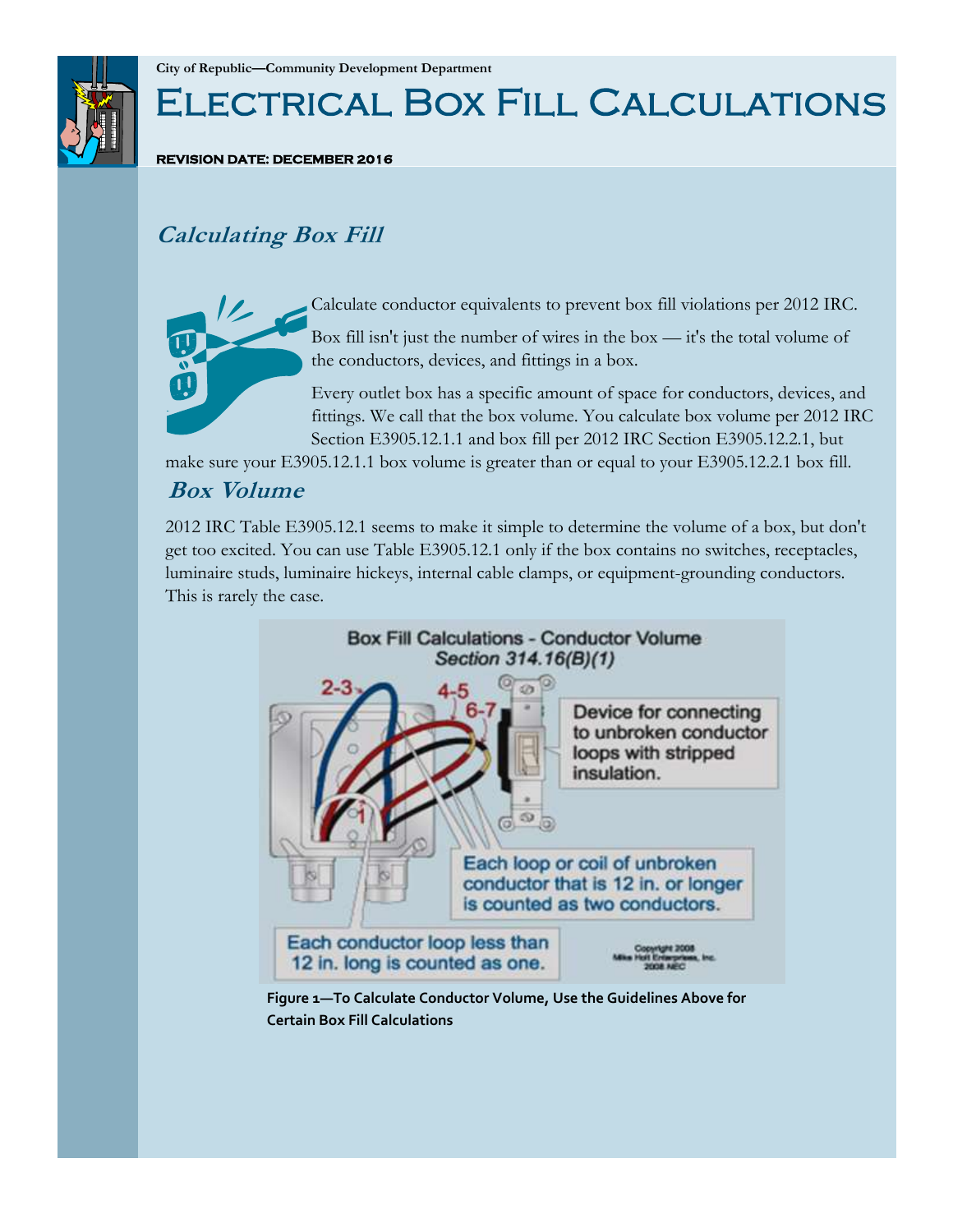#### **ELECTRICAL BOX FILL CALCULATIONS Page 2**

If Table E3905.12.1 is inapplicable for your installation, which it typically will be, how do you calculate box volume? It's a matter of adding up individual volumes of assembled parts per section E3905.12.2.

Start with the box itself. If the box is not a standard size, the volume will be marked on the box by the manufacturer per section E3905.12.1.2. Then, add to it the sum of the individual volumes of the assembled parts, such as plaster rings, extension rings, etc. Include only those parts that are marked with their volumes in cubic inches per section E3905.12.2 or included in IRC Table E3905.12.1

# **Conductor Volume**

Calculating conductor volume is a matter of adding up individual conductor fill volumes and conductor equivalent volume fills — and there are five such volumes. After you calculate all five volumes using E3905.12.2.1 through E3905.12.2.5, add them up using the equivalent volumes found on Table E3905.12.2.1. The number you get is the total conductor volume. In no case can this exceed the box volume per section E3905.12.1.



In this process, you don't need to count raceway and cable fittings (including locknuts and bushings), wire connectors, or cable connectors with their clamping mechanism outside of the box. Nor do you need to count conductors that originate and terminate within the outlet box (such as equipment-bonding jumpers and pigtails) per section E3905.12.1.

Using Table E3905.12.2.1, calculate each of the five following conductor equivalent volumes: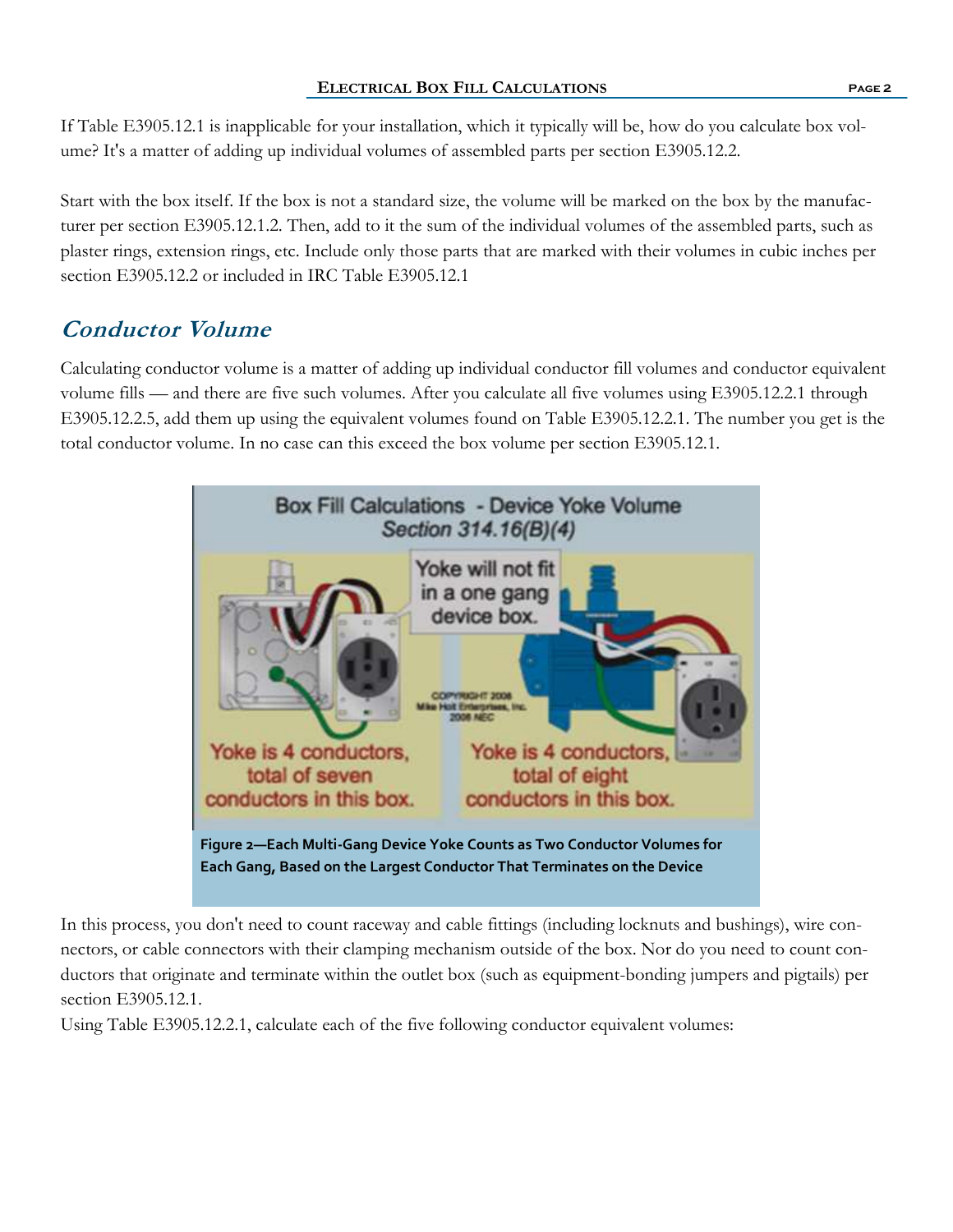#### 1. **Conductor volume**

Each unbroken conductor that runs through a box, as well as each conductor that terminates in a box, is counted as a single conductor volume. Each loop or coil of unbroken conductor having a length of at least twice the minimum length required for free conductors in section E3406.10.3 must be counted as two conductor volumes. Conductors that originate and terminate within the box (e.g., pigtails) aren't counted at all (**Fig. 1**).

You can omit equipment-grounding conductors and up to four 16 AWG and smaller fixture wires from box fill calculations, if they enter the box from a domed luminaire or similar canopy (e.g., a ceiling paddle fan canopy) per section E3905.12.2.1 Exception.

#### 2. **Cable clamp volume**

One or more internal cable clamps count as a single conductor volume, based on the largest conductor that enters the box. Cable connectors that have their clamping mechanism outside the box aren't counted.

#### 3. **Support fitting volume**

Each luminaire stud or luminaire hickey counts as a single conductor volume, based on the largest conductor that enters the box.

#### 4. **Device yoke volume**

Each single gang device yoke (regardless of the ampere rating of the device) counts as two conductor volumes, based on the largest conductor that terminates on the device.

A multi-gang device yoke that's too wide for mounting in a single gang box, as described in Table E3905.12.1, is counted as two conductor volumes for each gang, based on the largest conductor that terminates on the device (**Fig. 2**).

#### 5. **Equipment-grounding conductor volume**

All equipment-grounding conductors in a box count as a single conductor volume, based on the largest equipment-grounding conductor that enters the box.

#### **TOTAL CONDUCTORS**

What is the total number of conductors used for the box fill calculations in **Fig. 3**?

Switch and conductors: five — 14 AWG\*

Receptacles and conductors: four — 14 AWG\*\*

Equipment-grounding conductor: one — 14 AWG

Cable clamps: one — 14 AWG

 $Total = 11 - 14$   $AWG$ 

\* two conductors for the device and three conductors terminating

\*\* two conductors for the device and two conductors terminating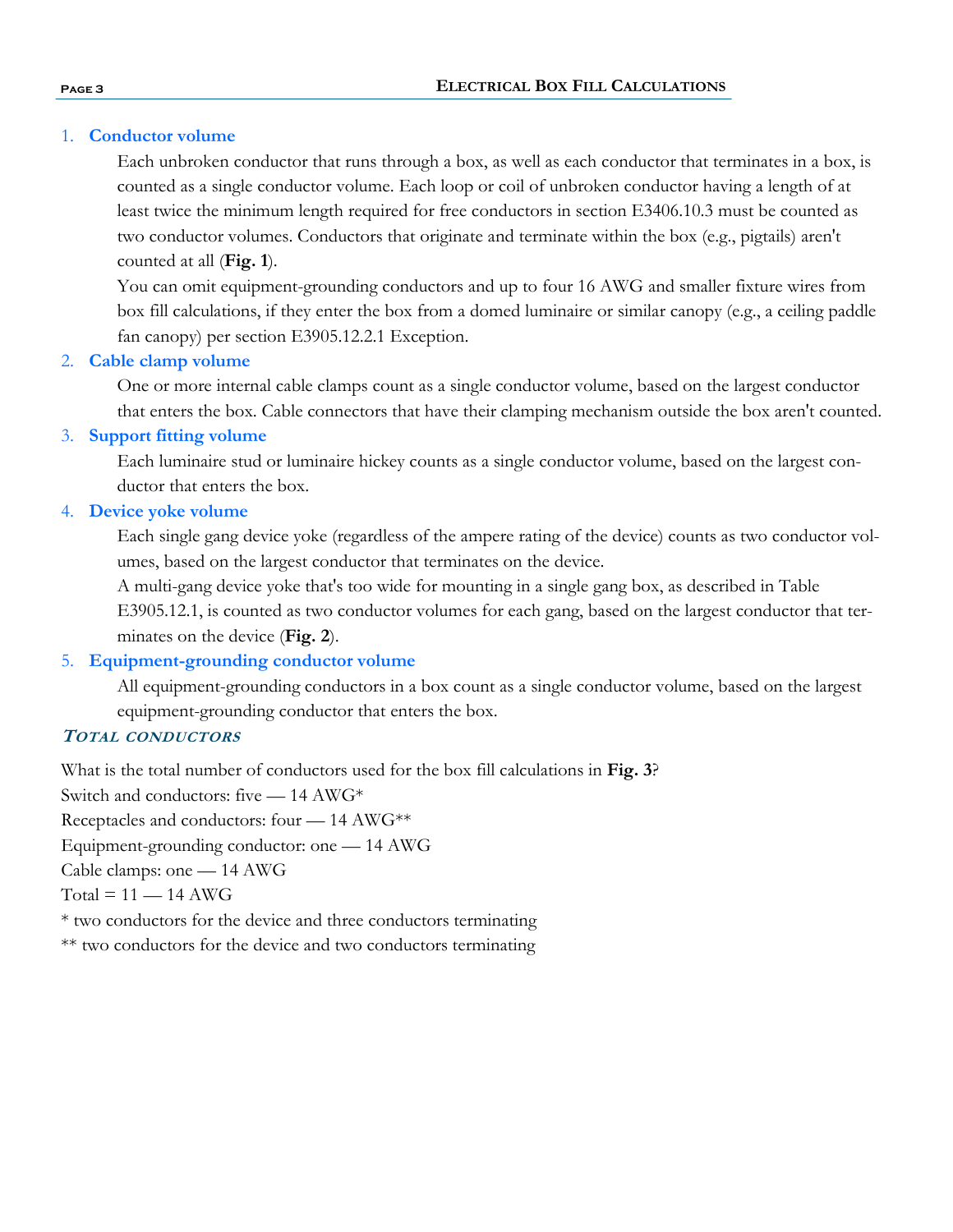

Each 14 AWG counts as two cubic inches [Table E3905.12.2.1]. Therefore, 11 conductors  $\times$  two cubic inches  $=$ 22 cubic inches.

If the cubic inch volume of the mud ring is not stamped on it or given in the problem, we cannot include it in the box volume. Without knowing the mud ring volume, a 4-inch-square by 2⅛-inch-deep box would be the minimum required for this example.

## **BOX SIZING**

To determine the size of the outlet box when the conductors are of different sizes, follow these steps:

**Step 1:** Determine the number and size of conductor equivalents in the box.

**Step 2:** Determine the volume of the conductor equivalents from E3905.12.2.1 through E3905.12.2.5. **Step 3:** Size the box by using Table E3905.12.1.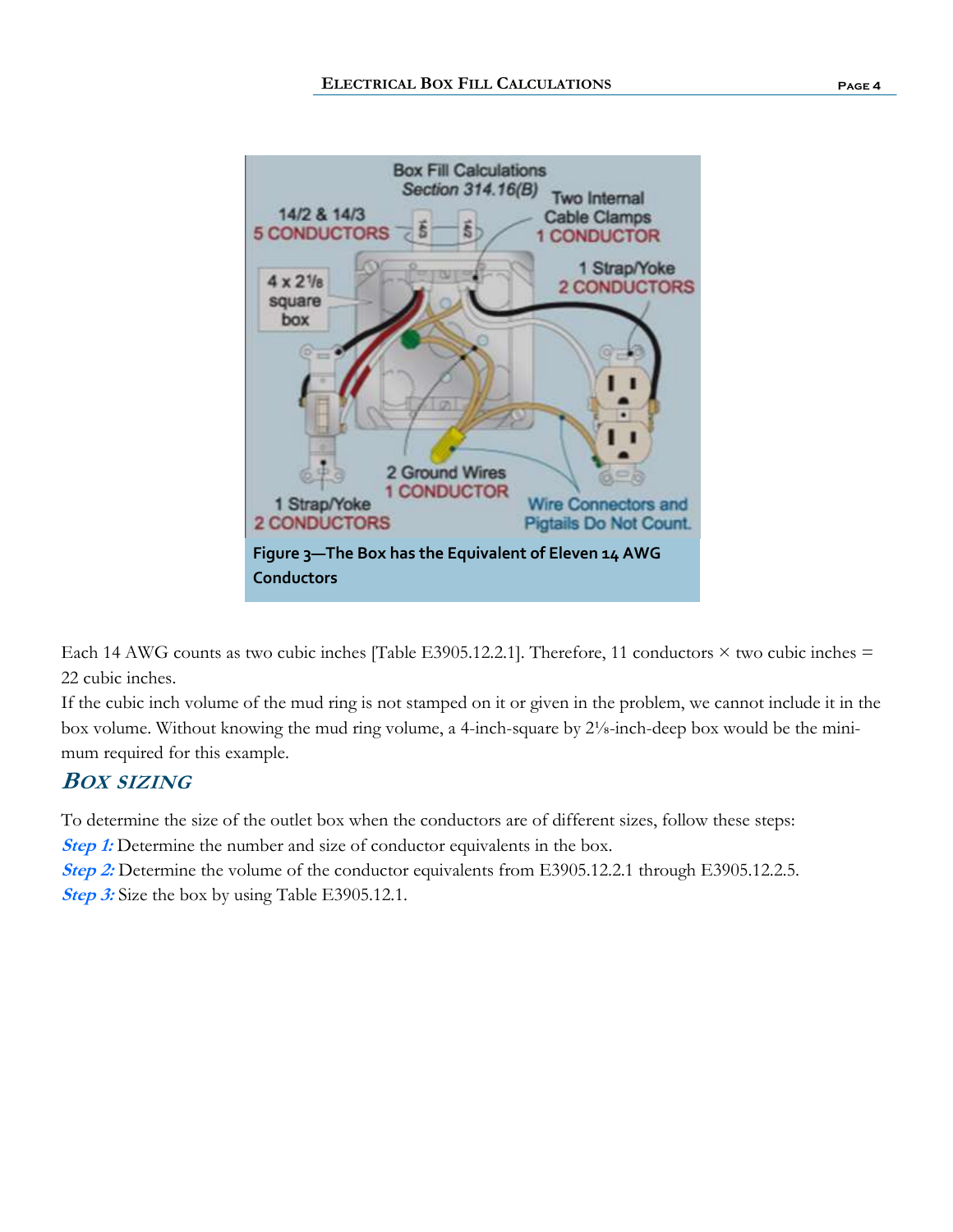

Let's work an example. What is the minimum size square outlet box required for one 14/3 Type NM cable that terminates on a 3-way switch, and one 12/2 Type NM cable that terminates on a receptacle? The box has internally installed cable clamps (**Fig. 4**).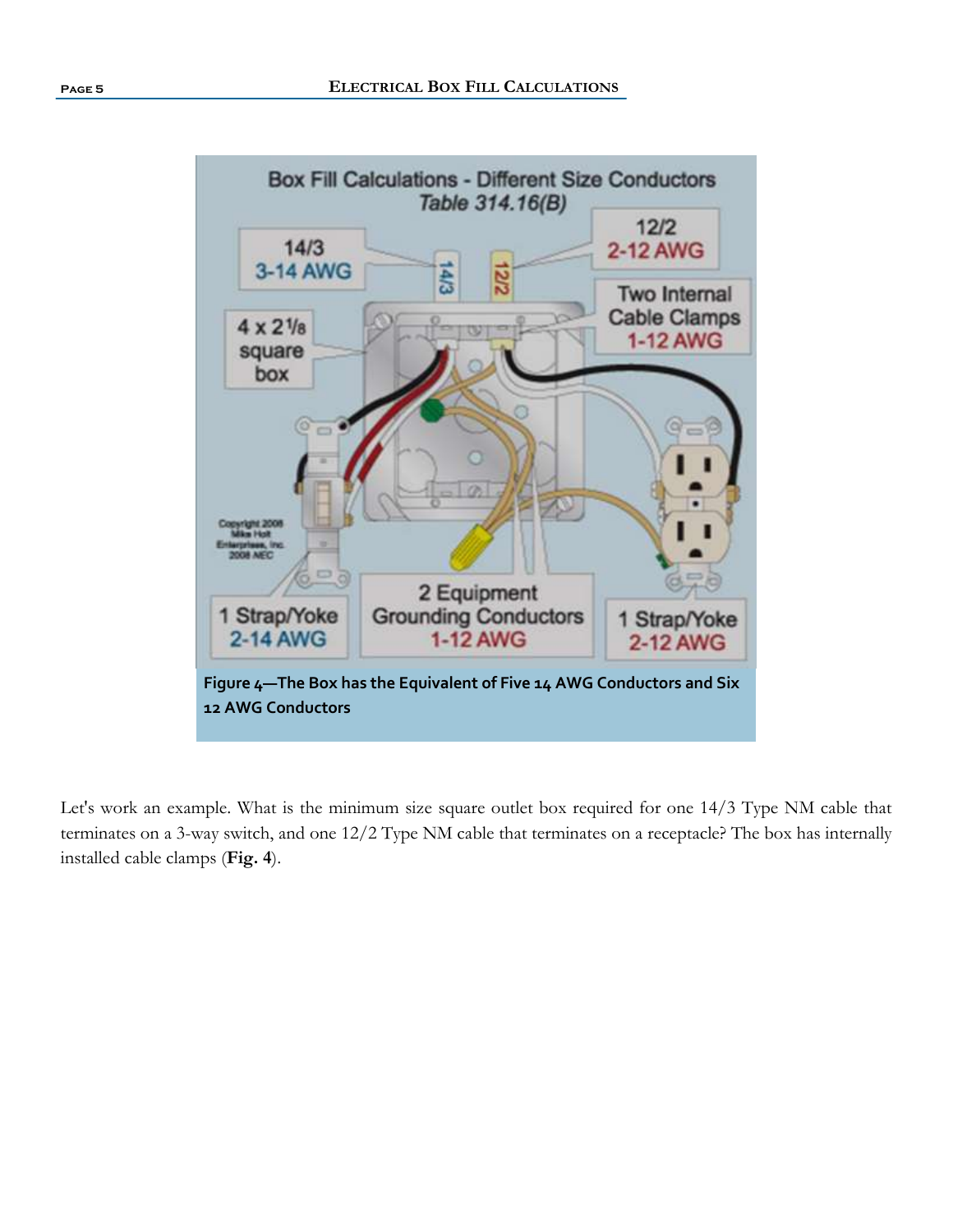**Step 1: Determine the number of each size conductor.** 14 AWG  $14/3$  NM = three  $- 14$  AWG Switch  $=$  two  $-$  14 AWG  $Total = five - 14$   $AWG$ 

12 AWG  $12/2$  NM = two  $-12$  AWG Cable clamp  $=$  one  $-$  12 AWG  $Receptacle = two - 12 AWG$ Equipment-grounding conductor  $=$  one  $-12$  AWG  $Total = six - 12$  AWG

All equipment-grounding conductors count as one conductor, based on the largest equipment-grounding conductor entering the box per section E3905.12.2.5.

#### **Step 2: Determine the volume of the conductors [Table E3905.12.2.1].**

 $14 \text{ AWG} =$  two cubic inches each 2 cubic inches  $\times$  five conductors = 10 cubic inches

 $12 \text{ AWG} = 2.25 \text{ cubic inches each}$ 2.25 cubic inches  $\times$  six conductors = 13.50 cubic inches Total volume  $= 10$  cubic inches  $+ 13.50$  cubic inches Total volume  $= 23.50$  cubic inches

#### **Step 3: Select the outlet box from Table E3905.12.1.**

 $4 \times 2\frac{1}{8}$  square, 30.30 cubic inches meets the minimum cubic inch requirements.

#### **GETTING IT RIGHT**

Sometimes, you already have a box in place and need to make sure you don't overfill it. This could easily be the case during remodeling/retrofit work, or following a change order on new construction. Other times, you know how many conductors will go in a given run, and you need to make sure you install a big enough box. Either way, you calculate box volume and conductor volume. However, you can summarize the whole process this way:

- If conductors are the same size, add them together and size the box using the AWG size columns of Table E3905.12.1. Your conductor equivalents will all be the same size as the conductors.
- If the box contains different sizes of conductors, use Table E3905.12.2.1 to find the area of each conductor, add them up, and size the box from Table E3905.12.1 using the cubic inch column.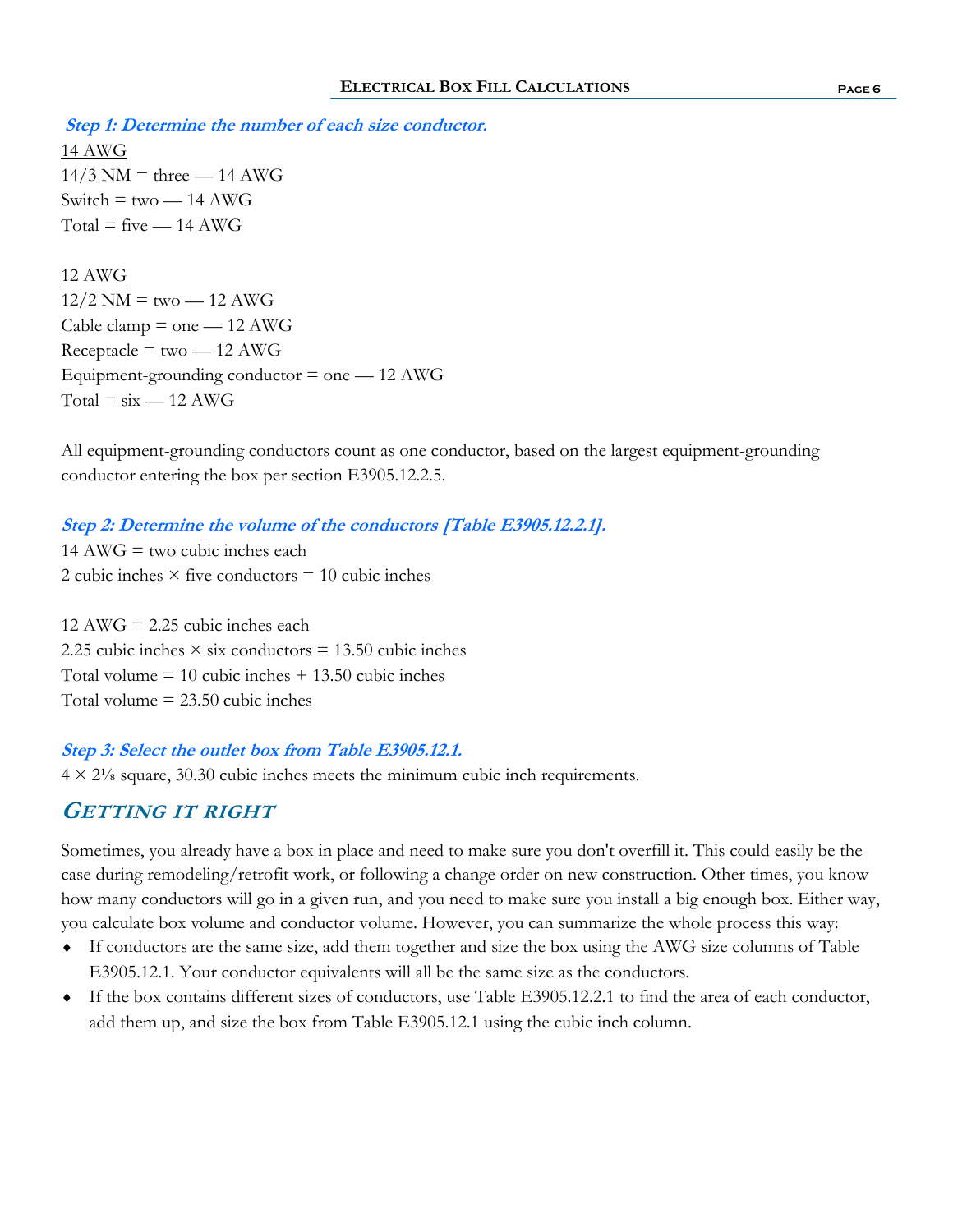But remember:

- Calculating box volume is a matter of adding up individual volumes of assembled parts per section E3905.12.1.
- Calculating conductor volume is a matter of adding up individual conductor equivalent volumes per sections E3905.12.2.1 through E3905.12.2.5.

If box fill exceeds box volume, then you need to reduce the number of conductors or use a larger box.

Keep in mind that these are *minimum* requirements. There's no penalty for using a box that's too big, other than the additional cost of that box versus a smaller one. It's typically more cost-effective on a project to use a smaller quantity of box sizes and have a few that are oversized than to calculate the exact minimum needed a every point and try to match them all up in the field.

## **2012 IRC Table E3905.12.1 – Maximum Number of Conductors in Metal Boxes a**

| <b>Box Dimensions (inches trade</b>                                         | <b>Maximum</b>                    | Maximum Number of Conductors <sup>a</sup> |                |                |                |                |                |                |
|-----------------------------------------------------------------------------|-----------------------------------|-------------------------------------------|----------------|----------------|----------------|----------------|----------------|----------------|
| size and type)                                                              | <b>Capacity</b><br>(cubic inches) | 18 Awg                                    | 16 Awg         | 14 Awg         | 12 Awg         | 10 Awg         | 8 Awg          | 6 Awg          |
| $4 \times 1^{1}/_{4}$ round or octagonal                                    | 12.5                              | 8                                         | $\overline{7}$ | 6              | 5              | 5              | 4              | 2              |
| $4 \times 1^{1}/_{2}$ round or octagonal                                    | 15.5                              | 10                                        | 8              | $\overline{7}$ | 6              | 6              | 5              | 3              |
| $4 \times 2^{1}/_{8}$ round or octagonal                                    | 21.5                              | 14                                        | 12             | 10             | 9              | 8              | $\overline{7}$ | $\overline{4}$ |
| $4 \times 1^{1}/_{4}$ square                                                | 18.0                              | 12                                        | 10             | 9              | 8              | $\overline{7}$ | 6              | 3              |
| $4 \times 1^{1}/_{2}$ square                                                | 21.0                              | 14                                        | 12             | 10             | 9              | 8              | $\overline{7}$ | $\overline{4}$ |
| $4 \times 2^{1}/_{8}$ square                                                | 30.3                              | 20                                        | 17             | 15             | 13             | 12             | 10             | 6              |
| $4^{11}/_{16} \times 1^{1}/_{4}$ square                                     | 25.5                              | 17                                        | 14             | 12             | 11             | 10             | 8              | 5              |
| $4^{11}/_{16} \times 1^{1}/_2$ square                                       | 29.5                              | 19                                        | 16             | 14             | 13             | 11             | 9              | 5              |
| $4^{11}/_{16} \times 2^{1}/_8$ square                                       | 42.0                              | 28                                        | 24             | 21             | 18             | 16             | 14             | 8              |
| $3 \times 2 \times 1^{1}/2$ device                                          | 7.5                               | 5                                         | $\overline{4}$ | 3              | 3              | 3              | $\overline{2}$ | $\mathbf{1}$   |
| $3 \times 2 \times 2$ device                                                | 10.0                              | 6                                         | 5              | 5              | $\overline{4}$ | $\overline{4}$ | 3              | 2              |
| $3 \times 2 \times 2^1$ / <sub>4</sub> device                               | 10.5                              | $\overline{7}$                            | 6              | 5              | $\overline{4}$ | $\overline{4}$ | 3              | 2              |
| $3 \times 2 \times 2^1$ / <sub>2</sub> device                               | 12.5                              | 8                                         | $\overline{7}$ | 6              | 5              | 5              | 4              | 2              |
| $3 \times 2 \times 2^3$ / <sub>4</sub> device                               | 14.0                              | 9                                         | 8              | $\overline{7}$ | 6              | 5              | $\overline{4}$ | 2              |
| $3 \times 2 \times 3^{1}/_{2}$ device                                       | 18.0                              | 12                                        | 10             | 9              | 8              | $\overline{7}$ | 6              | 3              |
| $4 \times 2^{1}/_{8} \times 1^{1}/_{2}$ device                              | 10.3                              | 6                                         | 5              | 5              | $\overline{4}$ | $\overline{4}$ | 3              | 2              |
| $4 \times 2^1$ / <sub>8</sub> $\times$ 1 <sup>7</sup> / <sub>8</sub> device | 13.0                              | 8                                         | $\overline{7}$ | 6              | 5              | 5              | $\overline{4}$ | $\overline{c}$ |
| $4 \times 2^{1}/_{8} \times 2^{1}/_{8}$ device                              | 14.5                              | 9                                         | 8              | $\overline{7}$ | 6              | 5              | 4              | $\overline{2}$ |
| $3^{3}/_{4} \times 2 \times 2^{1}/_{2}$ masonry box/gang                    | 14.0                              | 9                                         | 8              | $\overline{7}$ | 6              | 5              | 4              | $\overline{2}$ |
| $3^{3}/_{4} \times 2 \times 3^{1}/_{2}$ masonry box/gang                    | 21.0                              | 14                                        | 12             | 10             | 9              | 8              | $\overline{7}$ | $\overline{4}$ |

a. Where volume allowances are not required by Sections E3905.12.2.2 through E3905.12.2.5